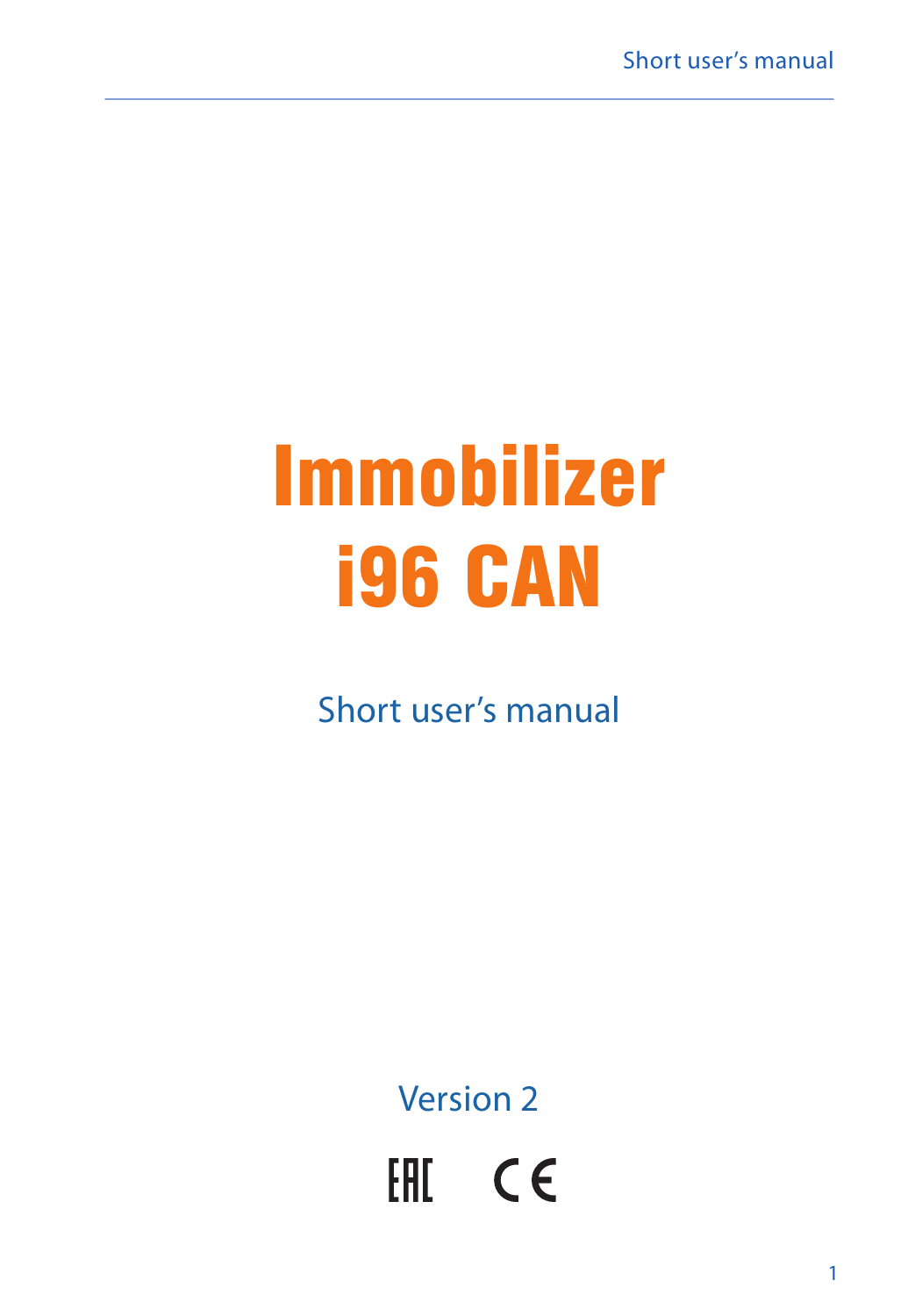### **TABLE OF CONTENTS**

| 1. |     | Safety precautions during charging |  |  |
|----|-----|------------------------------------|--|--|
| 2. |     |                                    |  |  |
|    | 2.1 |                                    |  |  |
|    | 2.2 |                                    |  |  |
|    | 23  |                                    |  |  |
|    | 2.4 |                                    |  |  |
|    |     |                                    |  |  |
|    | 2.5 |                                    |  |  |
|    |     |                                    |  |  |
| 3  |     |                                    |  |  |
|    | 31  |                                    |  |  |
|    | 3.2 |                                    |  |  |
| 4  |     |                                    |  |  |
|    | 4.1 |                                    |  |  |
|    | 4.2 |                                    |  |  |
|    | 43  |                                    |  |  |
|    | 44  |                                    |  |  |
|    | 4.5 |                                    |  |  |
|    | 4.6 |                                    |  |  |
| 5  |     |                                    |  |  |
| 6  |     |                                    |  |  |
| 7  |     |                                    |  |  |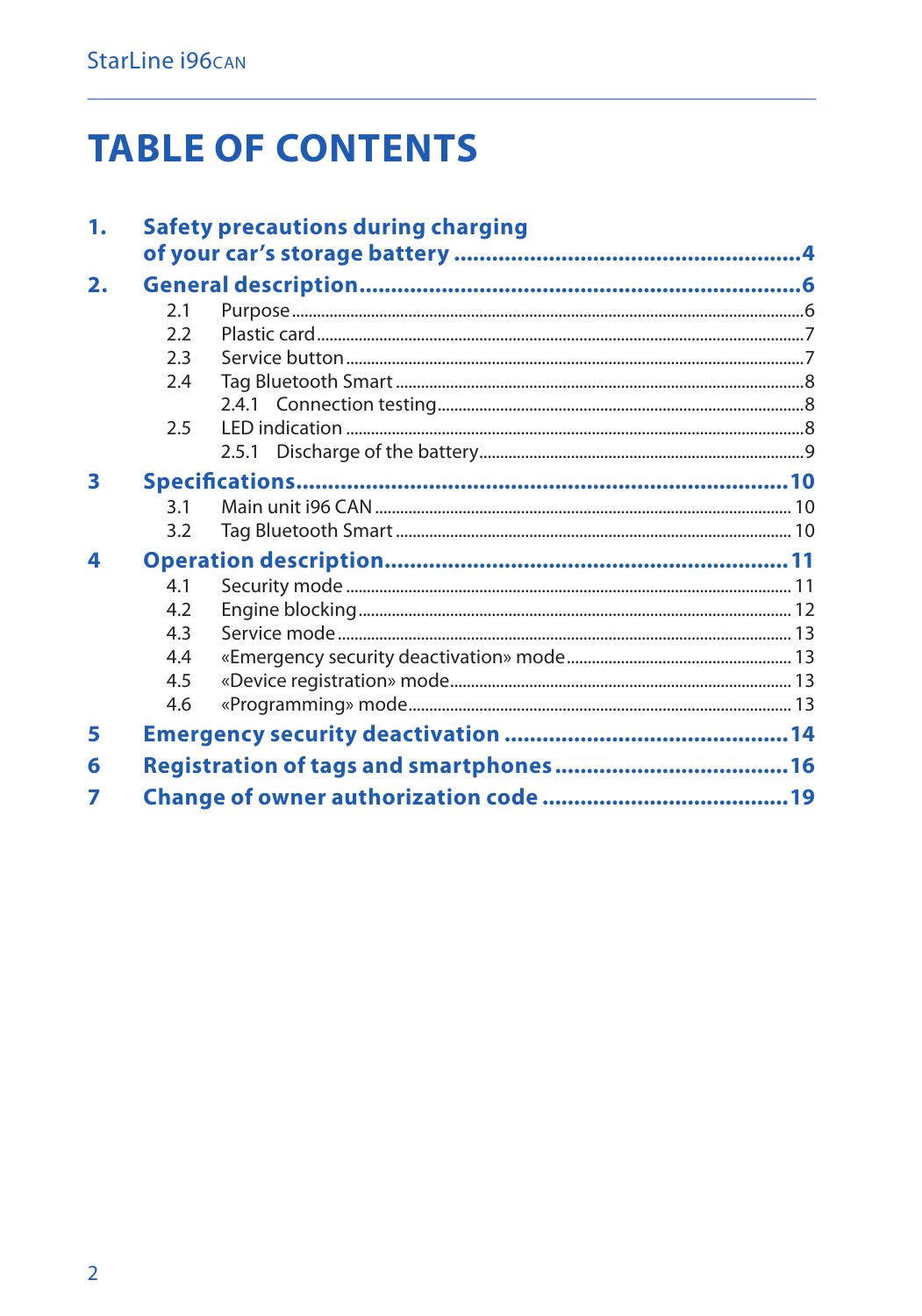### **Please, read attentively**!

Prior to operation of the security complex carefully read this manual paying special attention to the sections marked  $\Lambda$  and determine whether this security complex is suitable for your car, for which follow the car manufacturer's requirements and the car operation manual.

If you could not determine whether this security complex can be installed on the car, return it to the seller within 14 days after purchase.

The security complex is a complicated technical device implying connection to the car circuits related to engine operation.

The security complex shall be installed only by specially trained qualified specialists.

Mounting, programming, maintenance, repair and disassemblyassembly of the security complex shall not be carried out by persons who are not qualified specialists and have not passed training and knowledge test in safety rules.

During security complex parameter programming, the set parameters shall not contradict the requirements of the car operation manual.

The user bears full responsibility for damage incurred to people, animals and assets as a result of inappropriate use of the security complex or use with violations of the safety requirements specified in this manual.

The manufacturer shall not be responsible for losses and injuries caused by failure to observe the safety rules and requirements outlined in this manual.

To avoid possible misunderstandings, keep the documents enclosed to the security complex at sale. Check filling-in of the warranty slip, including the date of sale and seller's stamp. If there is no sale (purchase) date, the warranty period is counted from the date of security complex manufacture.

If your security complex has a remote key or a wireless tag:

do not carry the remote key or tag on the same bundle with the car keys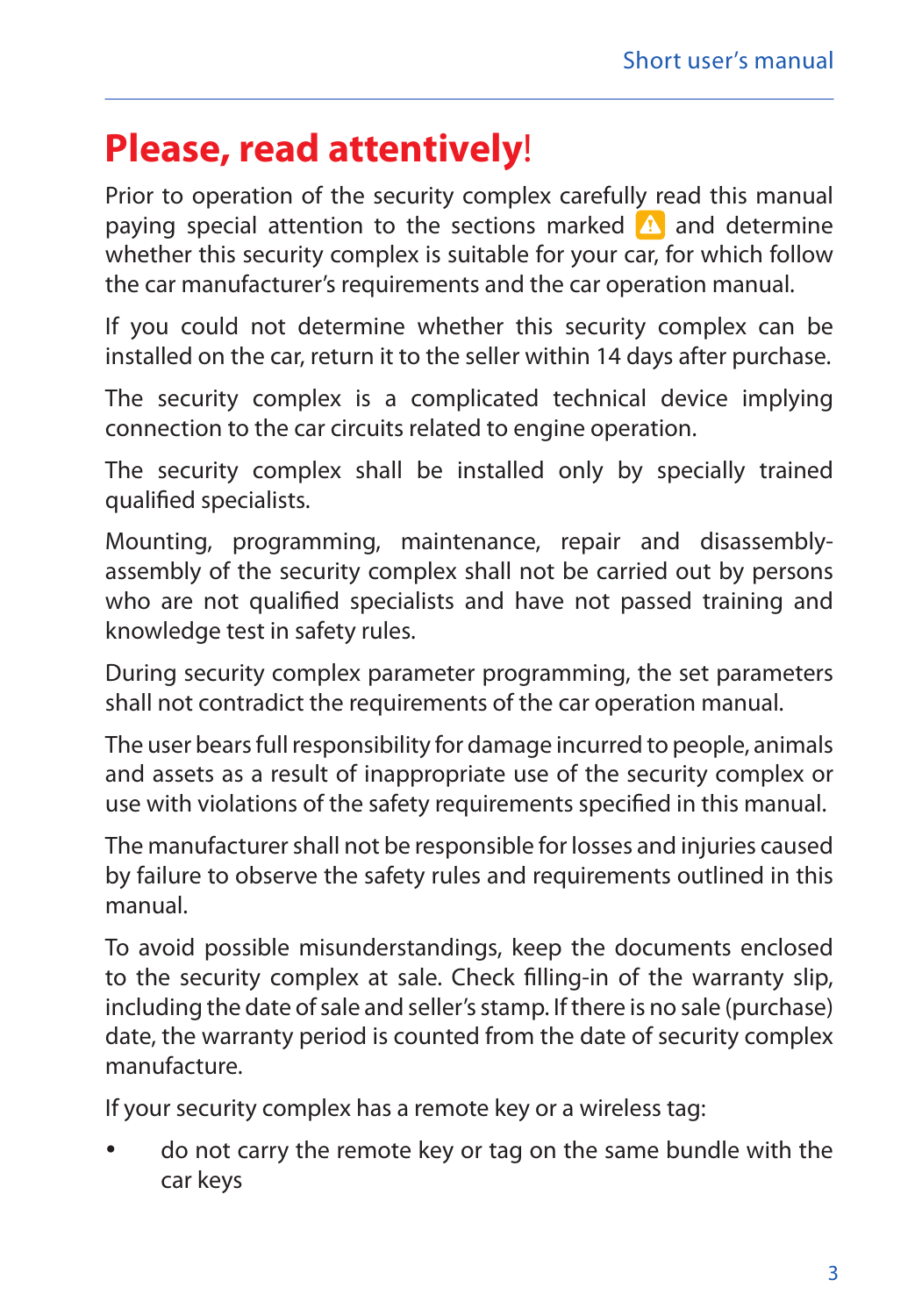- • always switch over the complex to the service mode when handing the car over for maintenance or washing. Do not hand tags and remote keys over to third parties to prevent unauthorized access to security functions
- do not leave remote keys or tags in areas accessible to children and animals
- • do not let liquids enter the remote key
- if the remote key display shows an icon warning about remote key battery discharge, take timely measures to replace the battery
- store the spare battery in the car in the factory packing

### **Safety precautions during charging of your car's storage battery**

Remember that any battery charging process implies supply of voltage exceeding the rated 12 V to the storage battery and accordingly to the car circuit, which may damage the car electronic equipment and additional installed equipment in your car.

Do not use charging and starting/charging devices for storage battery charging directly on the car without disconnecting the storage battery terminals from the car circuit in the following modes:

- rapid charging by increased current («boost» or similar modes);
- • various START modes intended for engine starting;
- • in the storage battery 24 V charging mode

Never use starting and charging devices for engine starting without a connected storage battery and with connected inoperable storage batteries (short circuits in banks, breakage of plates etc.)

Never use inoperable charging devices, 24 V charging devices and devices not intended for storage battery charging, e.g., welding invertors.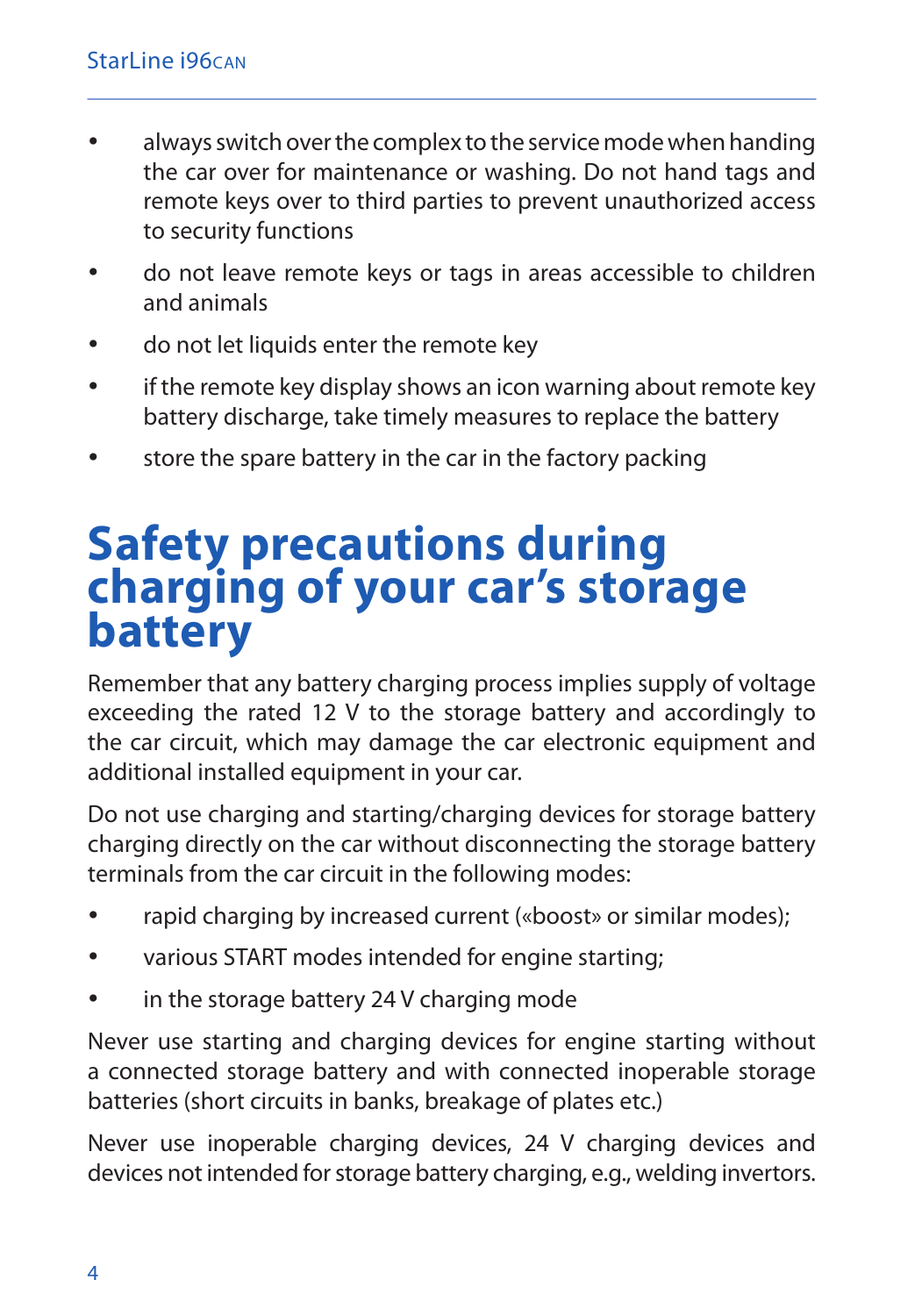All the aforesaid devices and modes may cause uncontrolled supply of increased voltage over 25 V and up to 60 V to the car circuit and cause failure of the security complex electronic components and car equipment.

The light-up method should not be used for storage battery charging. Even the described «safe» light-up methods are safe only for the «donor» car. Connection and disconnection of a fully discharged or inoperable storage battery on your car with the engine operating may cause failure of the electronic devices of your car and the car alarm due to a short circuit or surges of increased voltage occurring during storage battery connection and disconnection.

If the aforesaid devices and modes are used, the car owner shall be responsible for damage of the electronic equipment.



Observe the technology for safe storage battery charging!

Before charging, the storage battery terminals shall be disconnected from the car circuit. After that the storage battery charging process can be started. After charging, connect the storage battery to the car circuit.

This is necessary because without measuring devices you cannot determine storage battery operability or status and the reason of its discharge (internal short circuits or breaks). Any connection of the charging device to an inoperable storage battery causes the risk of damage of the car electronic equipment and the security complex by increased voltage.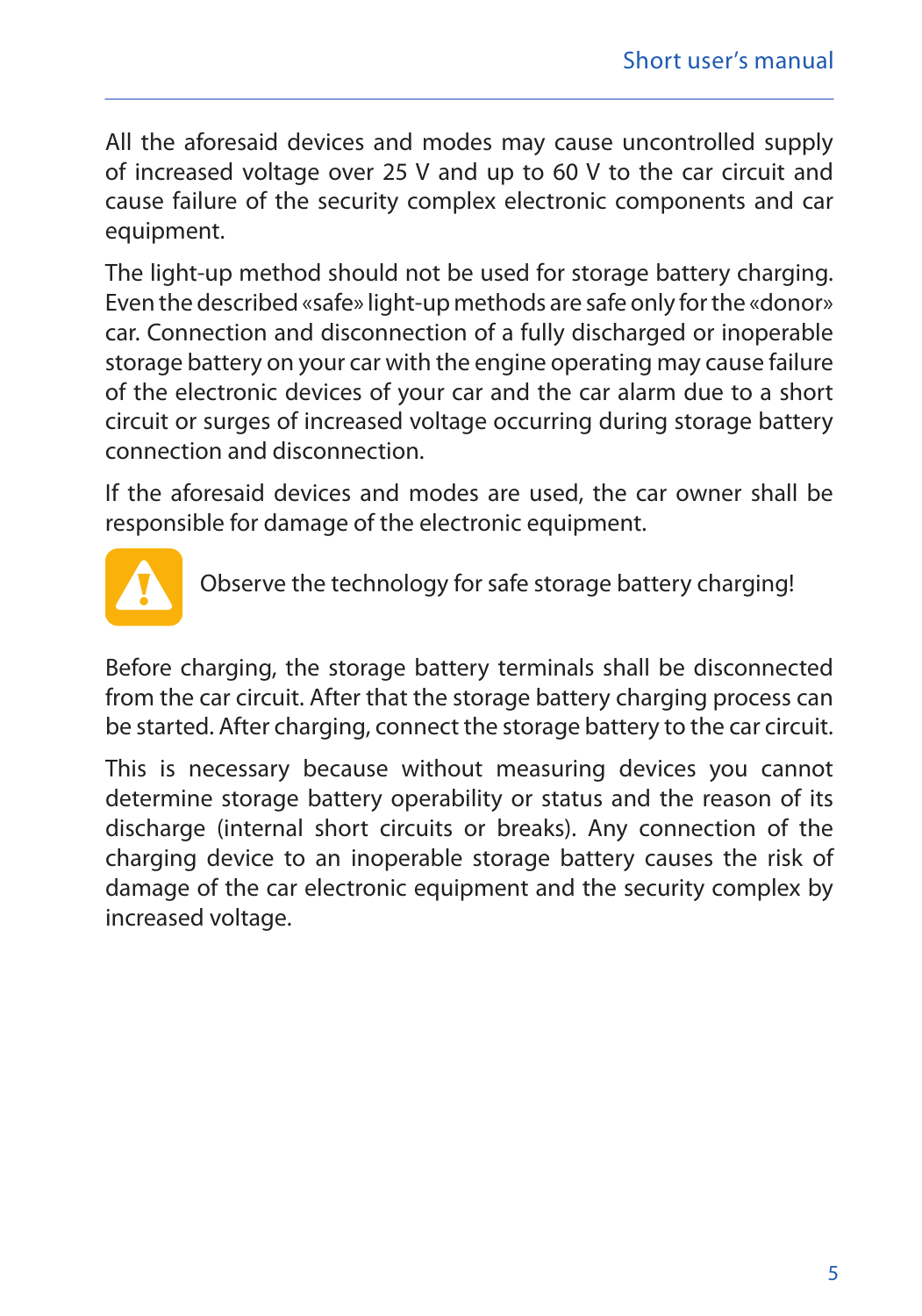# **General description**

- • Purpose
- • Plastic card
- Service button
- • Tag Bluetooth Smart
	- o Connection testing
- **LED** indication
	- o Discharge of the battery

### **Purpose**

Immobilizer **StarLine i96 CAN** is intended for car protection from theft by way of hidden engine blocking via the standard car bus (iCAN technology). The owner is authorized in two ways:

- by means of a wireless tag or smartphone using the encrypted Bluetooth Smart protocol protected against electronic break.
- by code entry using the standard car buttons.





Additional level of car protection is ensured by the wireless underhood unit StarLine R6 or StarLine R4, which provides additional engine blocking and hood lock control.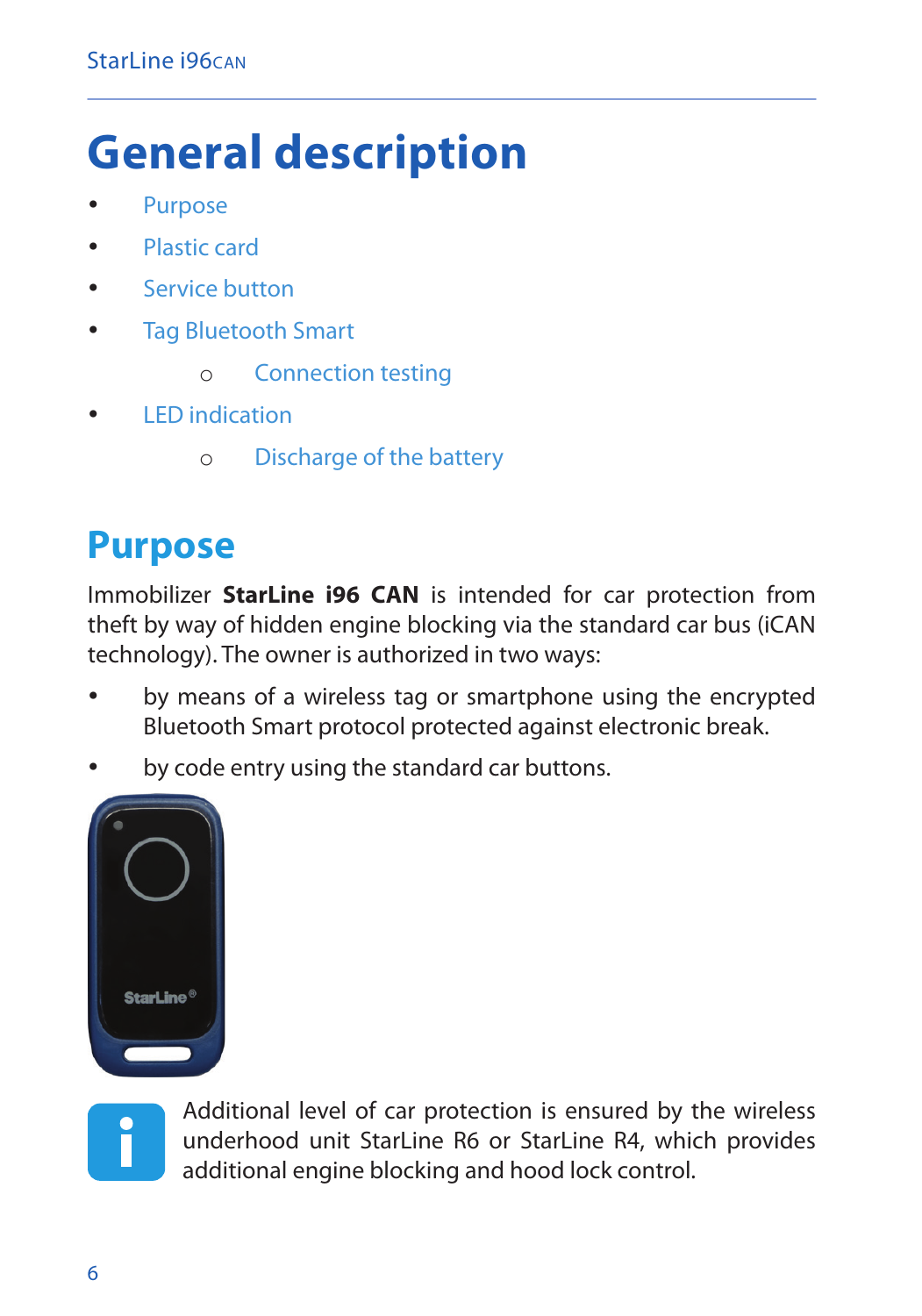### **Plastic card**

The delivery set includes a plastic card containing the following data:

- **Code of emergency security deactivation** it is intended for engine unblocking.
- • **Service code**  intended for setting and programming of complex parameters using the StarLine Master application.

| <b>Emergency security deactivation</b><br>1. Switch on the ignition<br>2. Press the service button the number<br>of times equal to the first digit of the<br>code of emergency security<br>deactivation<br>3. Switch off the ignition. The sound<br>signal of digit entry confirmation will<br>follow<br>4. Repeat items 1-3 to enter the<br>remaining digits<br>5. The correct code entry will be<br>confirmed by 3 sound signals | <b>Code of emergency</b><br>security deactivation<br>Service code |
|------------------------------------------------------------------------------------------------------------------------------------------------------------------------------------------------------------------------------------------------------------------------------------------------------------------------------------------------------------------------------------------------------------------------------------|-------------------------------------------------------------------|
| <b>Technical support phone,</b><br>toll free in Russia                                                                                                                                                                                                                                                                                                                                                                             | 8-800-333-80-30                                                   |



It is recommended to take along the owner's plastic card or save the code of emergency security deactivation in the mobile phone.

**ATTENTION!** Do not tell the code of emergency security deactivation to anybody! Remember that a malefactor, knowing the code, may deactivate the protective functions.

### **Service button**

The service button is intended for entry of the code of emergency security deactivation.



**ATTENTION!** Be sure to request the location of the service button in your car from the installation specialist.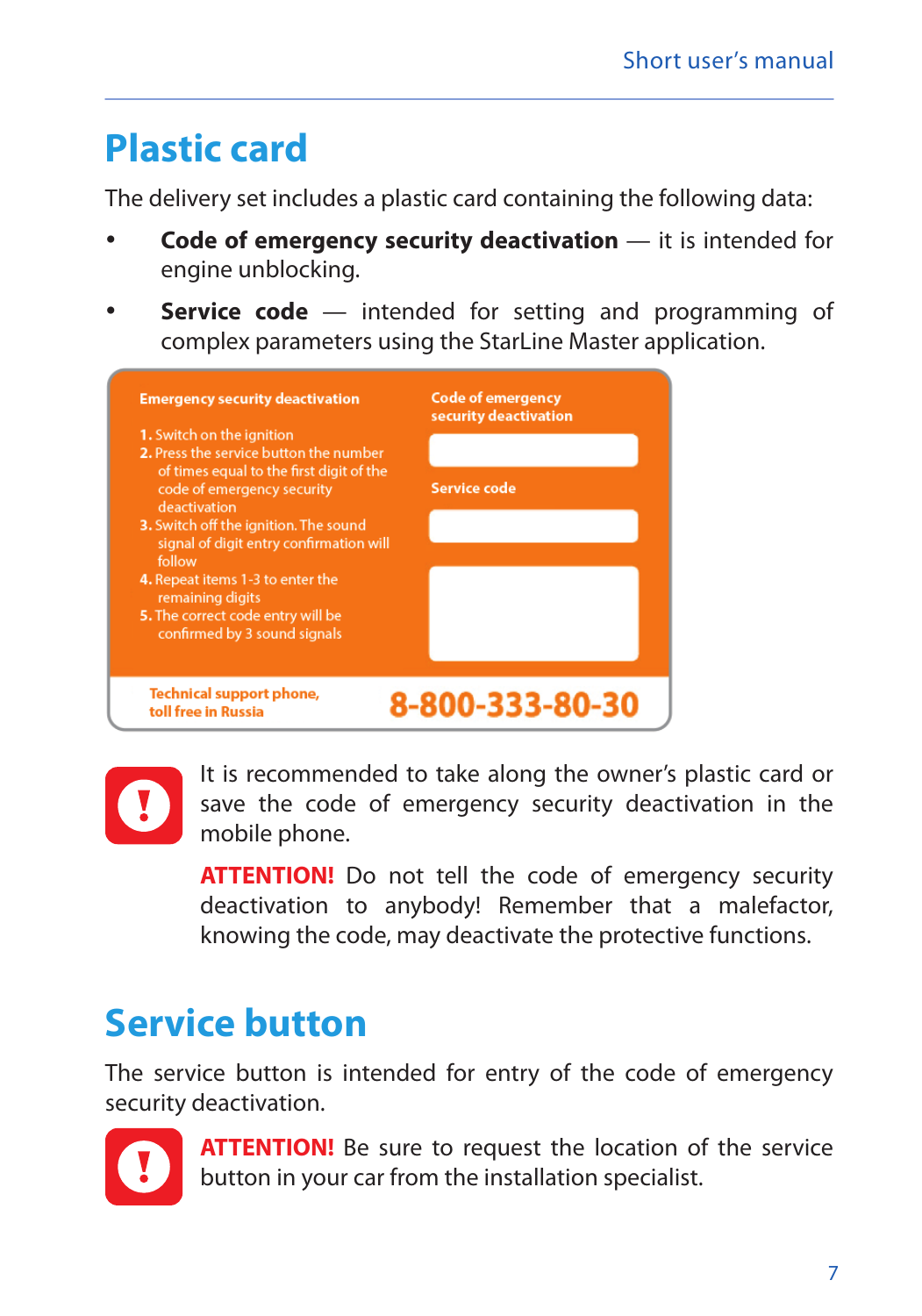### **Tag Bluetooth Smart**



The tags, included in the delivery set, are initially in the transport mode in which they are off! Pressing of the tag button in this mode will be indicated by green and red flashes of the built-in LED.

Prior to operation, press the tag button several times until the flash color changes to green.

#### **Connection testing**

Press the tag button shortly in order to check tag's connection with the main unit. If connection is available, 2 flashes of the tag LED will follow, if not  $-1$  flash. The flash color will correspond to the immobilizer operation mode.

### **LED indication**

|  | <b>Flash color</b> | <b>Operation mode</b> |
|--|--------------------|-----------------------|
|  |                    | Security              |
|  |                    | Service               |
|  |                    |                       |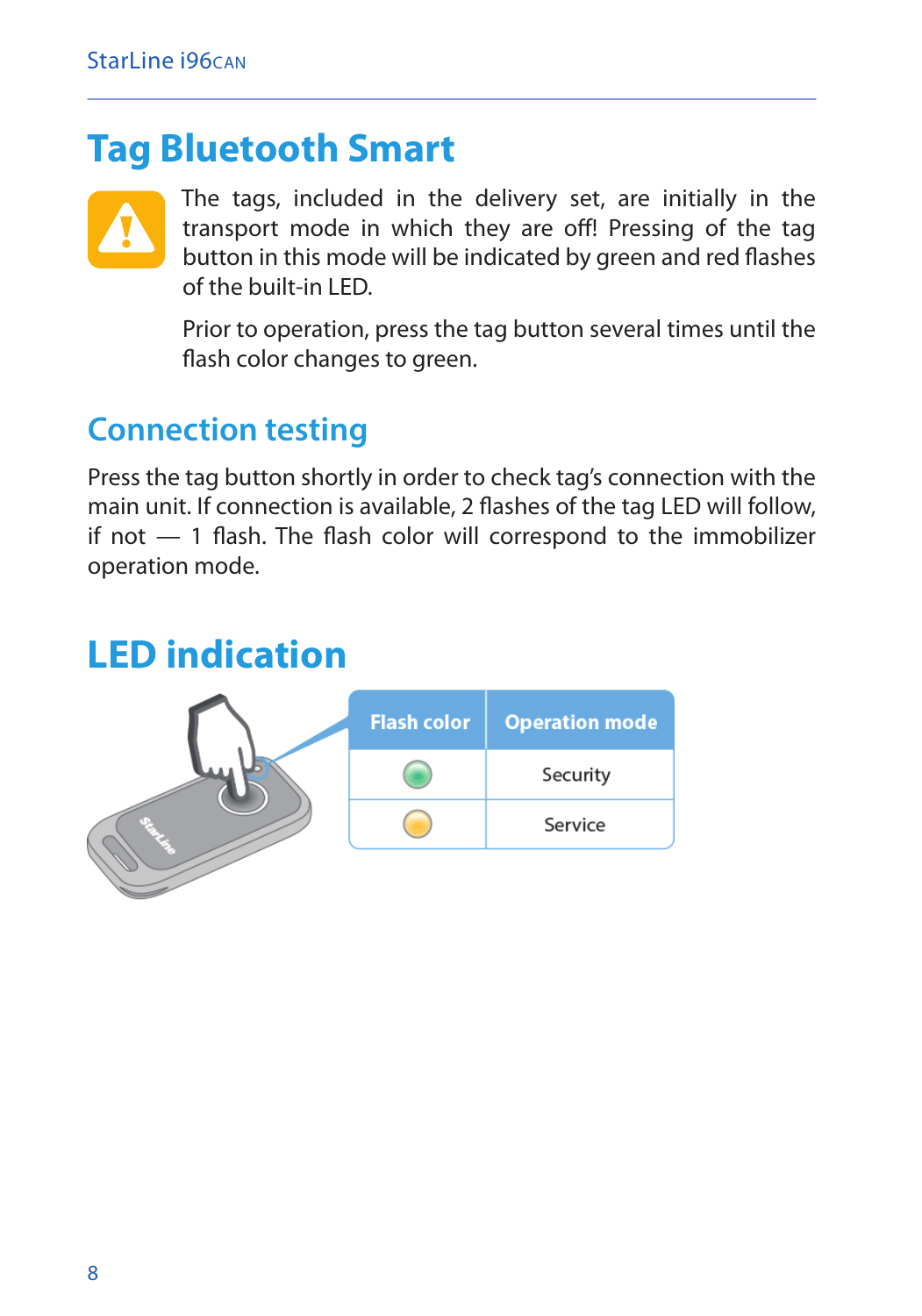### **Discharge of the battery**

To prevent engine blocking due to a discharged battery, the immobilizer constantly checks battery capacity. The low battery charge level will be reported to the owner at ignition switch-on by **6 short sound signals**.

Replace the battery as soon as possible in case of discharge indication.

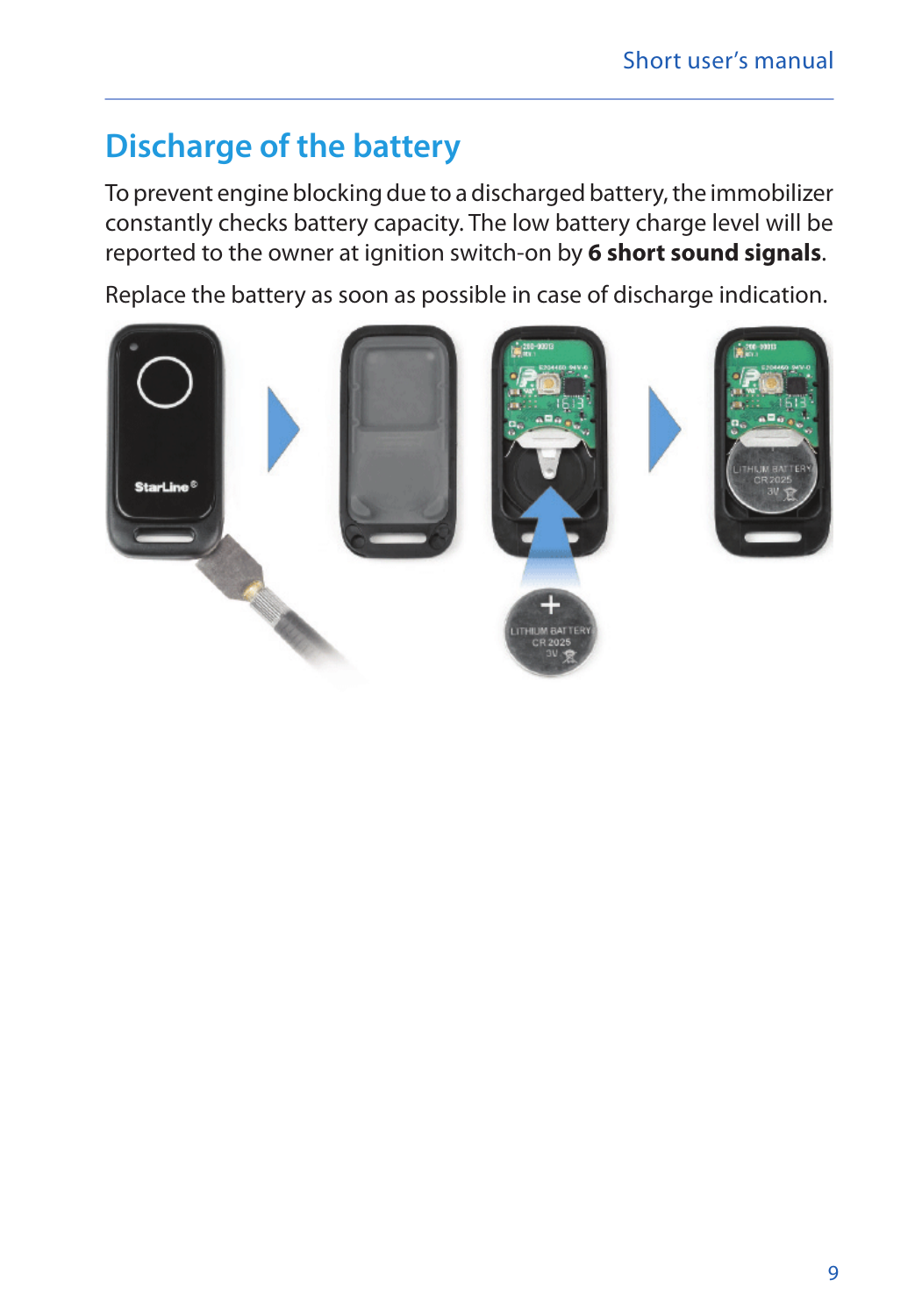# **Specifications**

### **Main unit i96 CAN**

| <b>Parameter</b>                                  | <b>Value</b>                      |  |
|---------------------------------------------------|-----------------------------------|--|
| Supply voltage                                    | 6.16V                             |  |
| Operating temperature range                       | from -40 to +85 $\degree$ C       |  |
| Frequency range                                   | 2400.2480 MHz                     |  |
| Radio exchange protocol                           | <b>Bluetooth Smart</b>            |  |
| Consumption current with<br>switched-off ignition | 8 mA                              |  |
| Interfaces                                        | 3 CAN<br>٠                        |  |
|                                                   | 1 USB                             |  |
|                                                   | 2 inputs from 0 to 5 V            |  |
|                                                   | 2 outputs of 12 V up to 500<br>mA |  |

### **Tag Bluetooth Smart**

| <b>Parameter</b>        | <b>Value</b>           |  |
|-------------------------|------------------------|--|
| Supply voltage          | 3 M                    |  |
| Battery type            | CR2032                 |  |
| Battery design life     | 8 months               |  |
| Frequency range         | 24002480 MHz           |  |
| Radio exchange protocol | <b>Bluetooth Smart</b> |  |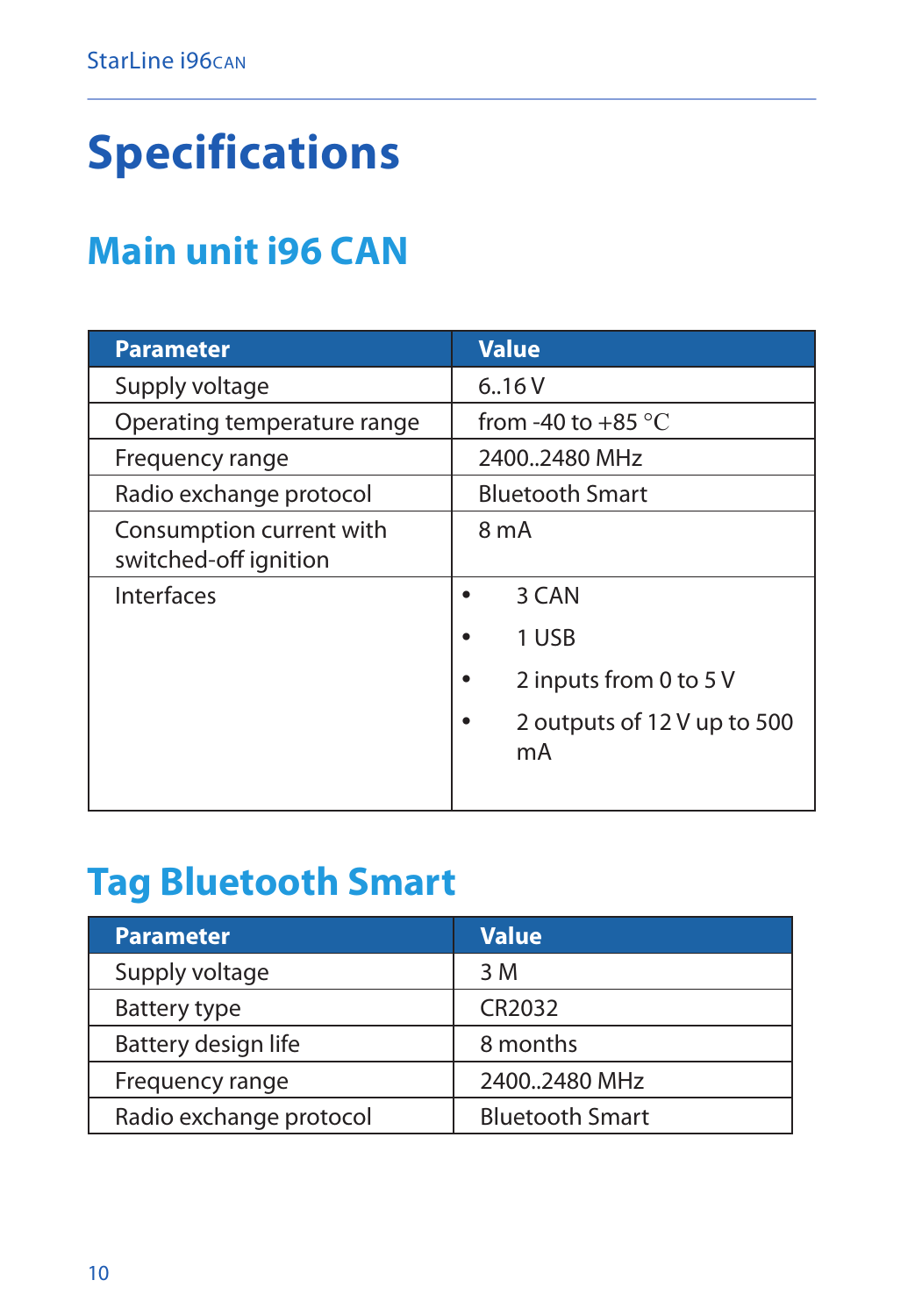# **Operation description**

- **Security mode**
- **Engine blocking**
- Service mode
- «Emergency security deactivation» mode
- • «Device registration» mode
- • «Programming» mode

To drive a car, equipped with the immobilizer, you must carry along the tag for authorization. After the tag appears in the main unit's operational range, automatic data exchange via the encrypted Bluetooth Smart protocol takes place. A tag can be a smartphone with the Bluetooth Smart protocol and registered in the immobilize.

### **Security mode**

The owner is authorized at ignition switch-on. The authorization method can be a tag and (or) entry of the code by means of the standard car buttons.

Authorization by the standard car buttons can be used in the following cases:

- for security deactivation in the tag absence. In this case, authorization by code entry shall be set as an alternative;
- for theft protection in case of tag theft or tag loss. In this case, authorization by code entry shall be set as the mandatory one.



Authorization by means of the tag is set by default.

#### **Authorization by means of the tag**

If the tag was found, the immobilizer goes to the «Security off» mode.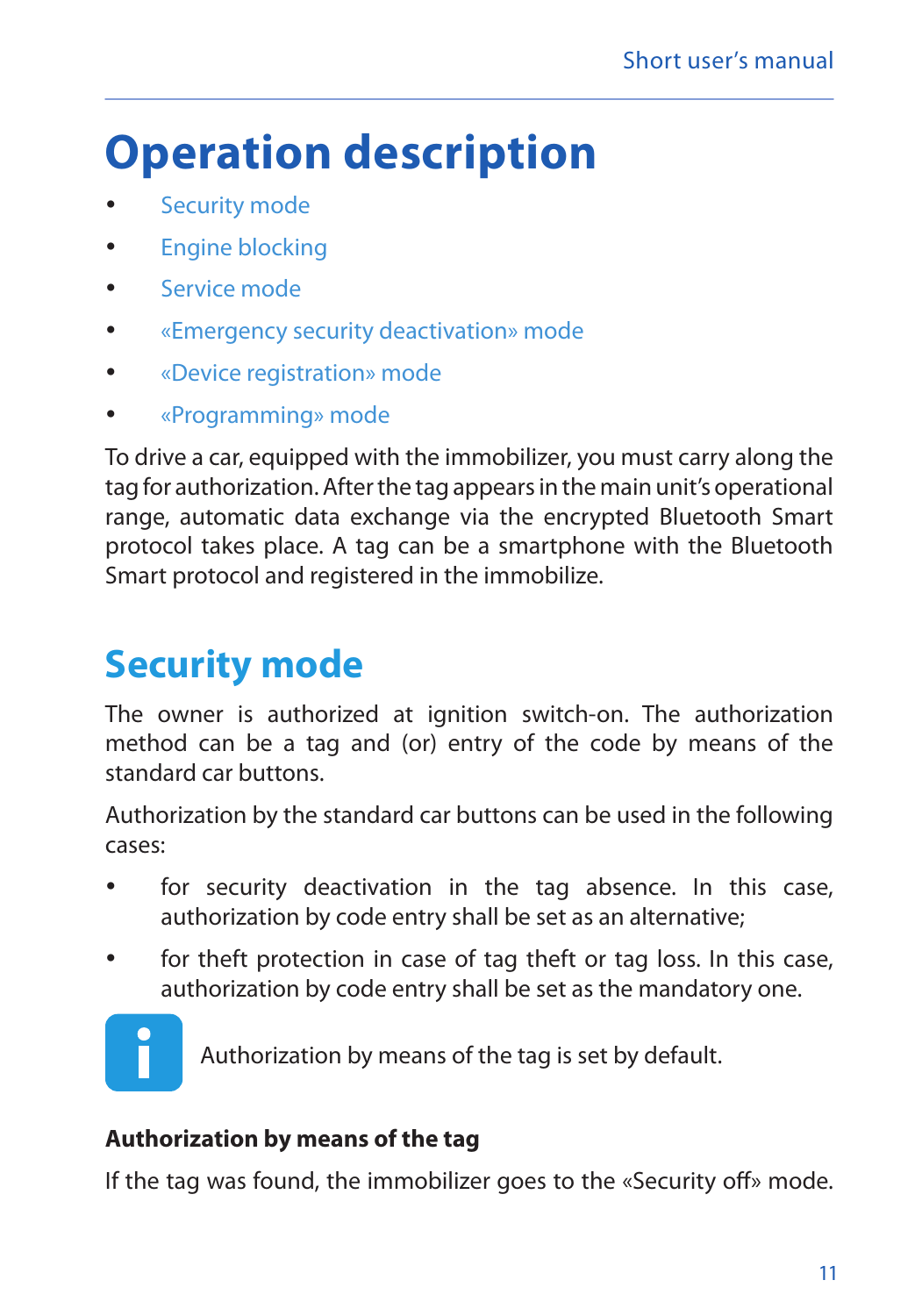Successful authorization will be confirmed by sound signals when ignition switch-on. In addition, authorization is confirmed at closing of the driver's door after remote engine starting.

If the tag was not found due to some reasons during ignition switch-on, the immobilizer will wait for authorization, while issuing intermittent sound signals. Waiting for authorization will stop when the tag is found or ignition is switched off. In case of no authorization the engine will be blocked at a driving attempt.

#### **Authorization by code entry**

At ignition switch-on the immobilizer will wait for entry of the owner authorization code using the standard car buttons (for instance, the multimedia control buttons on the steering wheel, window raiser control buttons). The code is entered with the ignition switched-on. If the owner authorization code is not entered, then if an attempt at driving is made, the engine will be blocked.

When the drive is over the immobilizer goes automatically to the "Security" mode in case of tag loss from the visibility zone or in 15 seconds after ignition switch-off, if authorization by means of standard buttons is used.

### **Engine blocking**

The engine is blocked using the iCAN technology in the "Security" mode. Thanks to the iCAN technology the immobilizer itself selects an event for safe engine blocking and support of remote engine starting systems (depending on supported functions in the car CAN-bus).

Engine blocking will be active until ignition switch-off. Blocking will be activated again at the next driving attempt. If blocking is repeated 3 times, the engine will be blocked until tag's appearance or immobilizer switchover to the «Emergency security deactivation» mode.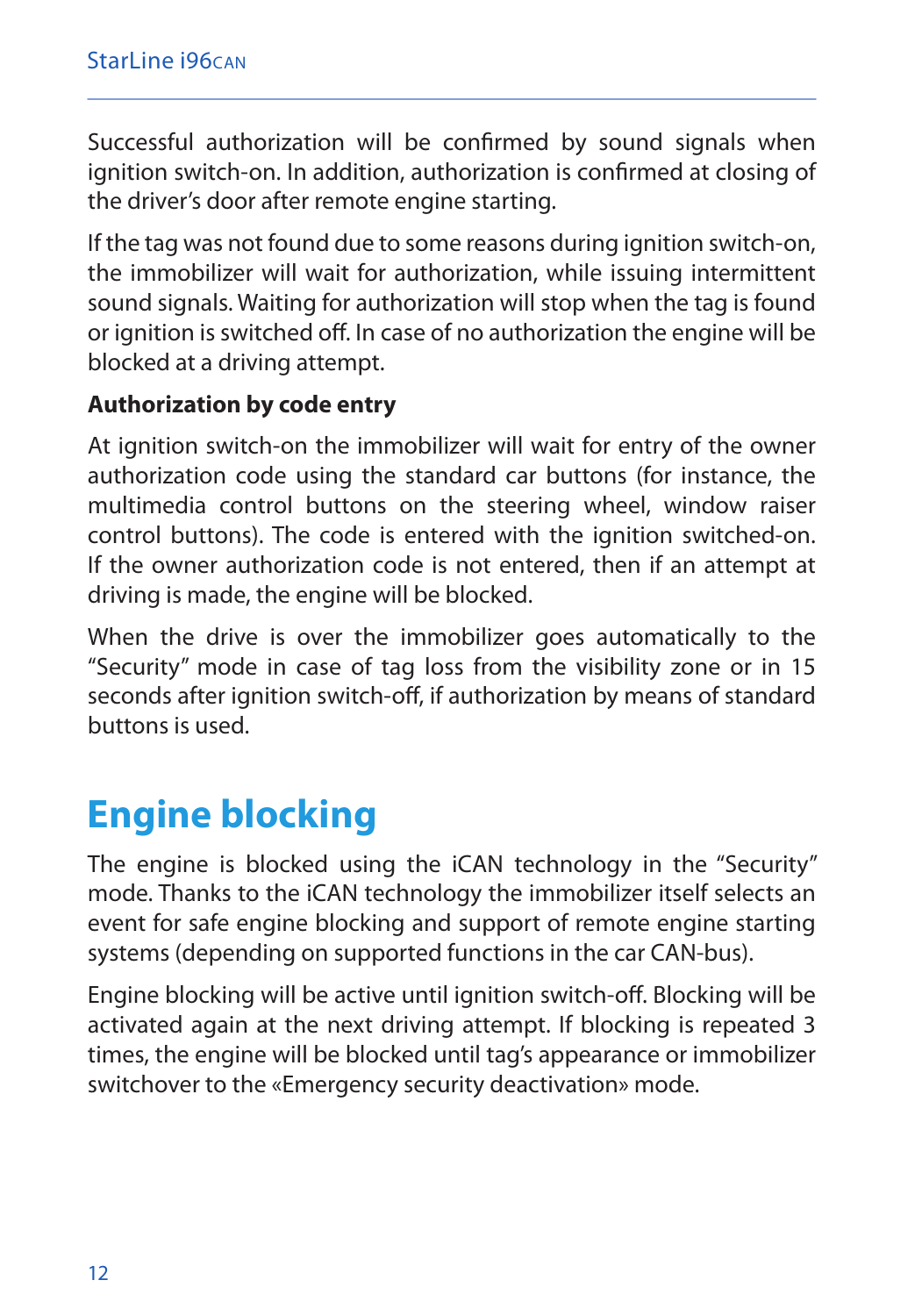### **Service mode**

The service mode is intended for temporary deactivation of security functions for the maintenance period.

Entry in and exit from the mode is performed by holding the tag button for 5 seconds. Transition to the service mode will be indicated by green color of the LED on the tag.





**ATTENTION! ALWAYS** switch over the immobilizer to the service mode when handing the car over for maintenance or washing.

Do not hand tags over to third parties to prevent unauthorized access to security functions.

### **«Emergency security deactivation» mode**

The «Emergency security deactivation» mode is intended for emergency unblocking of the engine at discharge of the tag battery.

### **«Device registration» mode**

The «Device registration» mode is intended for recording of new tags and smartphones in the immobilizer memory.

### **«Programming» mode**

The «Programming» mode is intended for setting of immobilizer parameters by a setting specialist.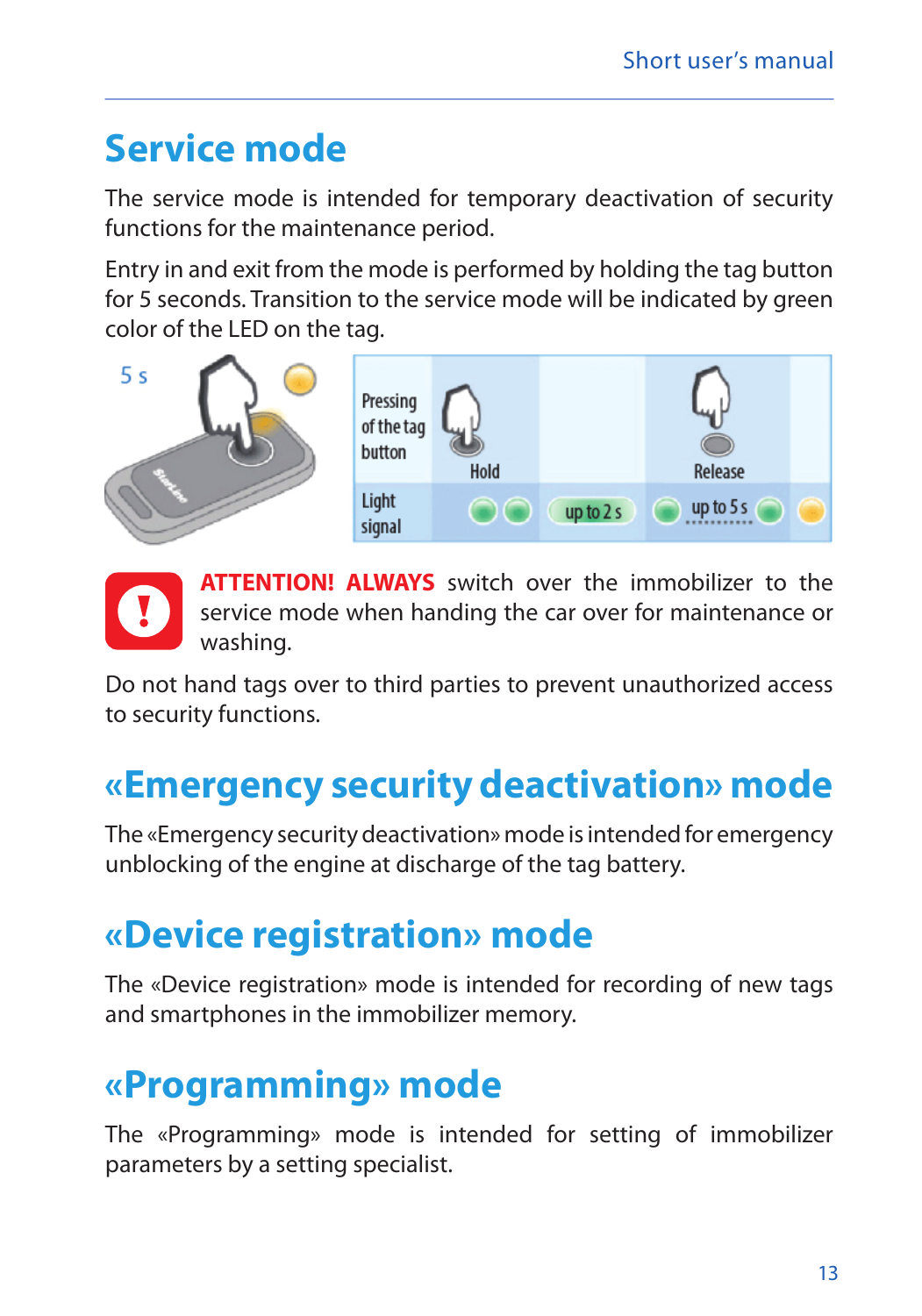## **Emergency security deactivation**

If the tag was lost or the battery is discharged, use the "Emergency security deactivation" mode. This mode allows for driving without the tag. The mode can be entered using the code of emergency security deactivation given on the owner's plastic card.





The security functions in this mode are disabled.

The immobilizer will remind of the «Emergency security deactivation» mode each time after ignition switch-on by a long sound signal



**ATTENTION!** Be sure to request the location of the service button in your car from the setting specialist.

Do as follows for immobilizer switchover to the «Emergency security deactivation» mode:

1. Switch on the ignition.

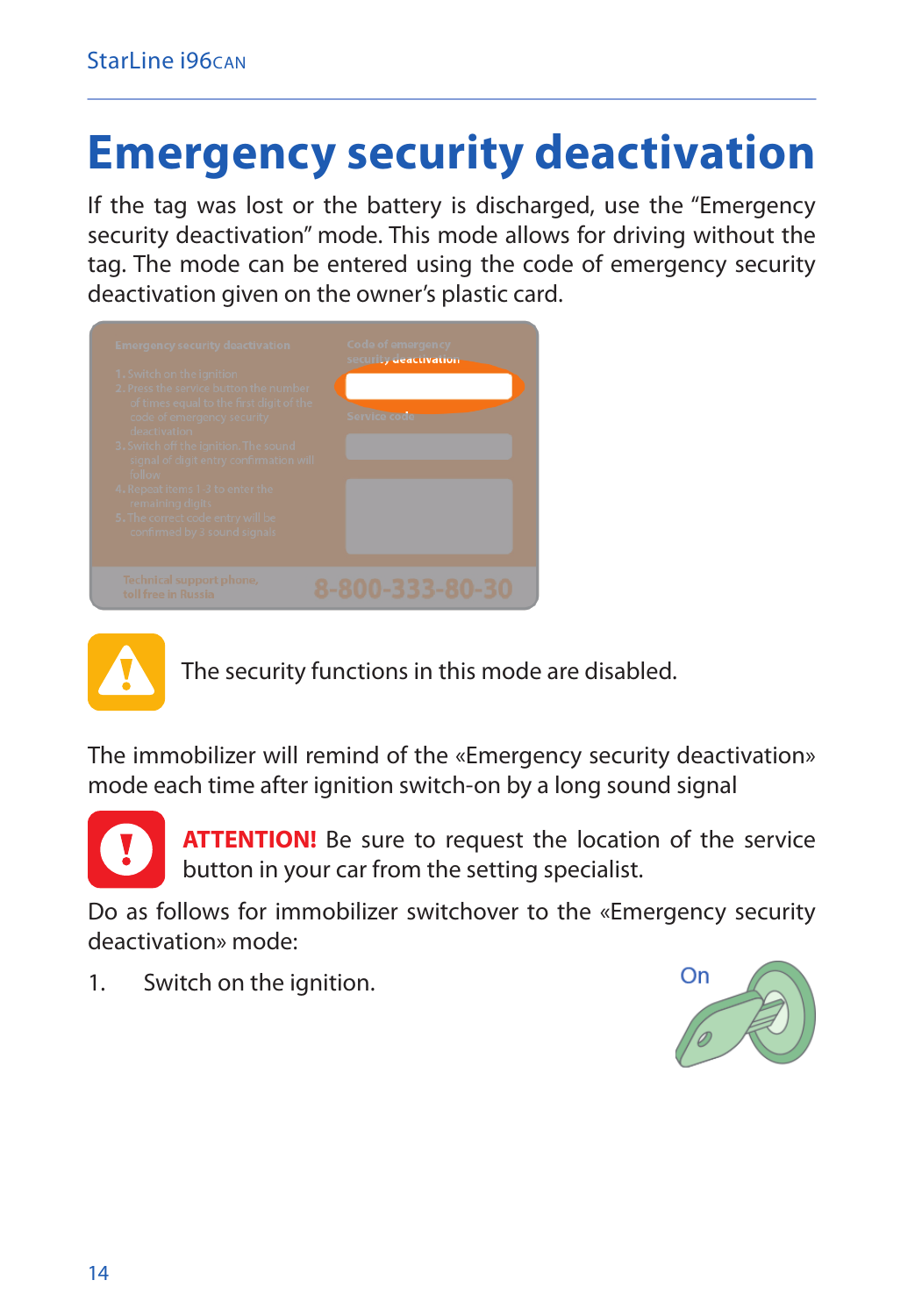- 2. Press the service button the number of times corresponding to the first digit of the code of<br>emergency security deactivation. emergency security deactivation.
- 3. Switch off the ignition. A signal confirming the digit entry will follow.





 $X$  – the first digit of the code of emergency security deactivation



- 4. Repeat items 1...3 for the remaining digits.
- 5. If 3 short signals will follow, the code of emergency security deactivation was entered correctly, 1 long signal — the code was entered incorrectly.



If the code of emergency security deactivation is entered incorrectly 5 times, the possibility of repeated code entry will be blocked for 15 minutes.

Exit from the mode is automatic when the tag appears in the coverage range.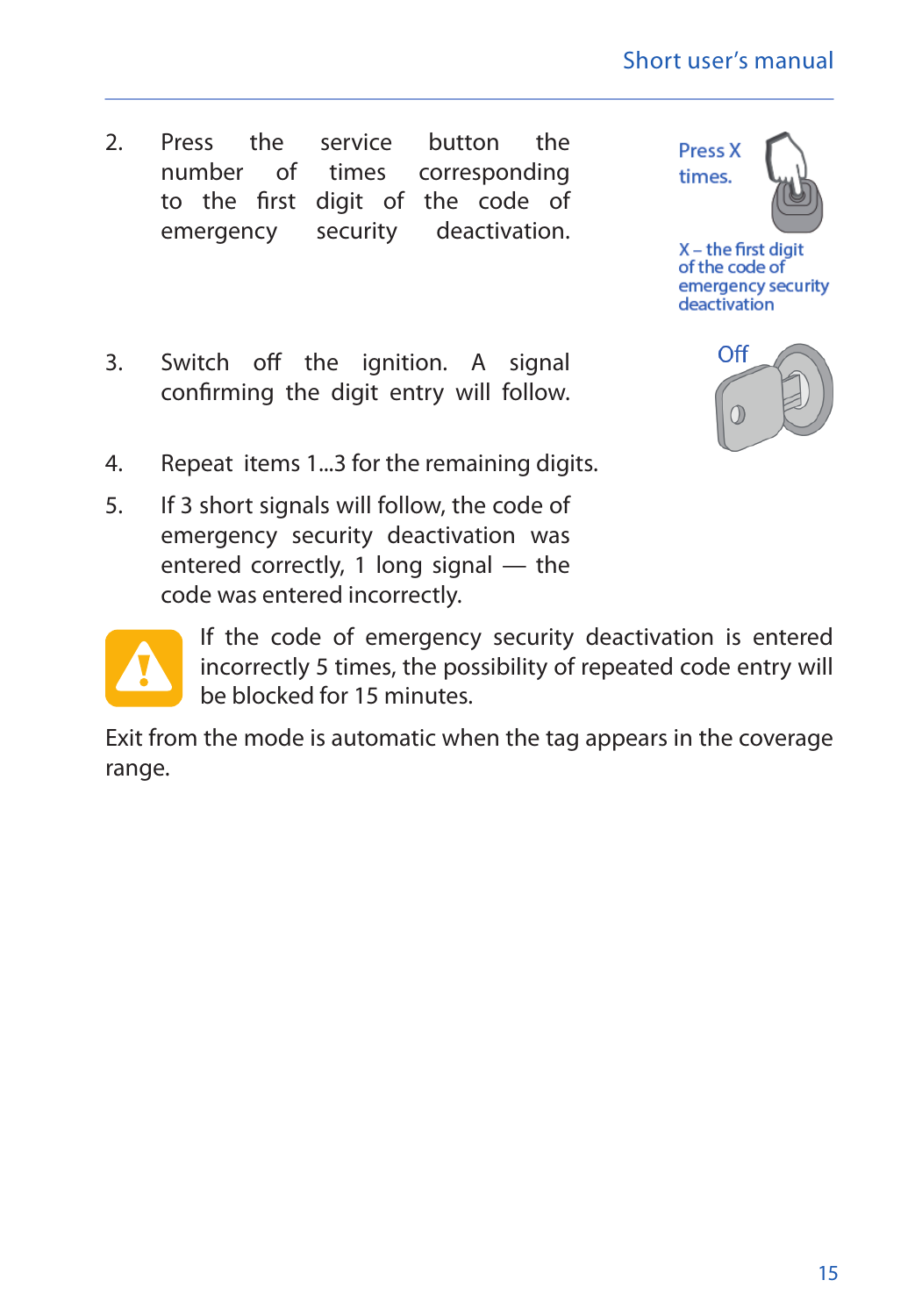Example of entry of the code of emergency security deactivation 5342



### **Registration of tags and smartphones**

Use the «Device registration» mode for registration of new tags and smartphones.



Tags and smartphones shall be registered in one cycle. At registration of new tags and smartphones all previous tags and smartphones will be deleted from memory. In total, up to 5 devices can be registered in the immobilizer.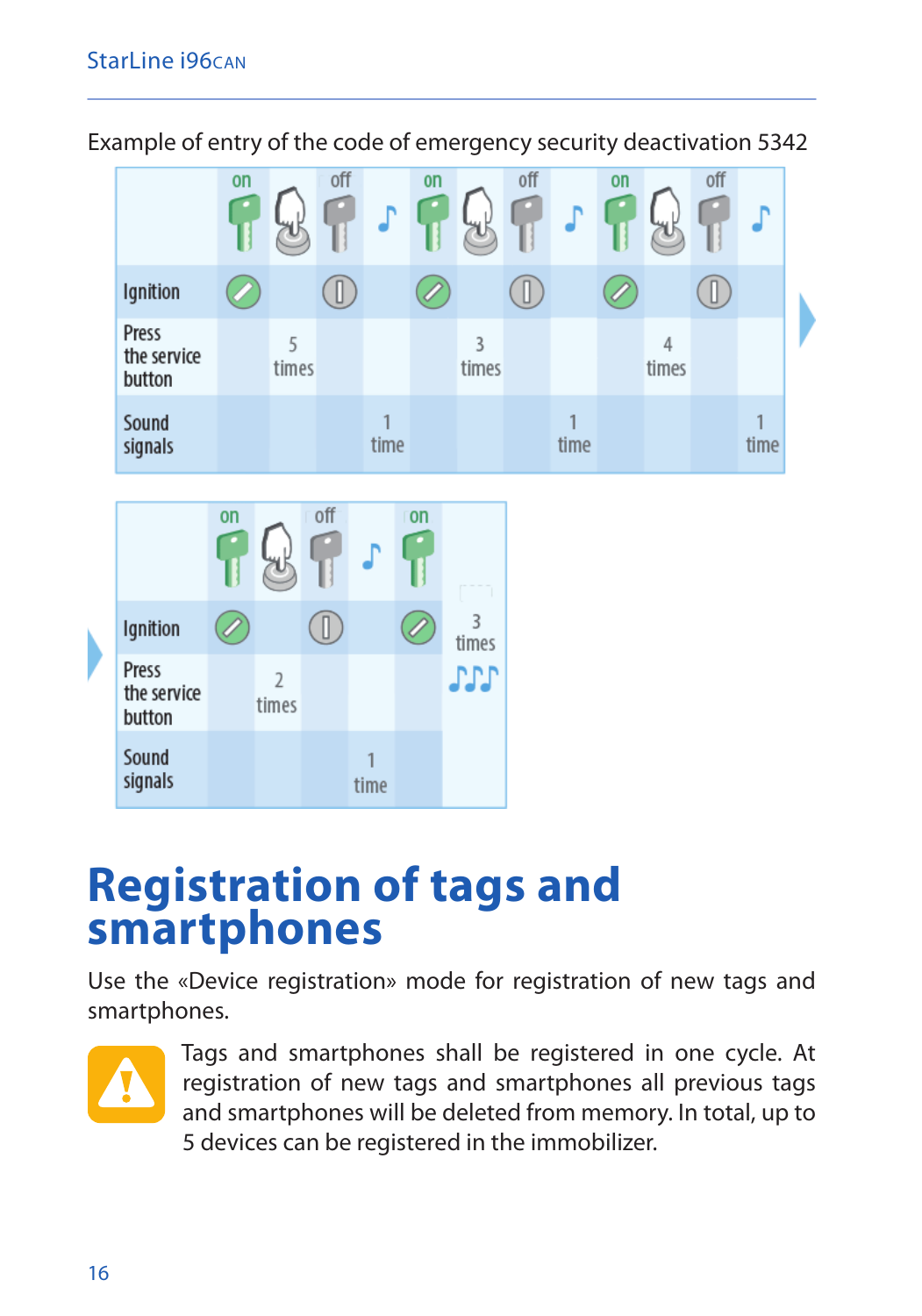On

#### **Entry in the «Device registration» mode**

- 1. Set the immobilizer to the «Emergency security deactivation» mode. If there is connection with registered tag or smartphone — this item can be omitted.
- 2. Switch on the ignition.
- 3. Press the service button 7 times.

4. Switch ignition off and on.

5. 7 sound signals will follow, confirming entry in the «Device registration» mode.

#### **Tag registration**

1. Remove the battery from the tag.







 $X -$  the first digit of the code of emergency security deactivation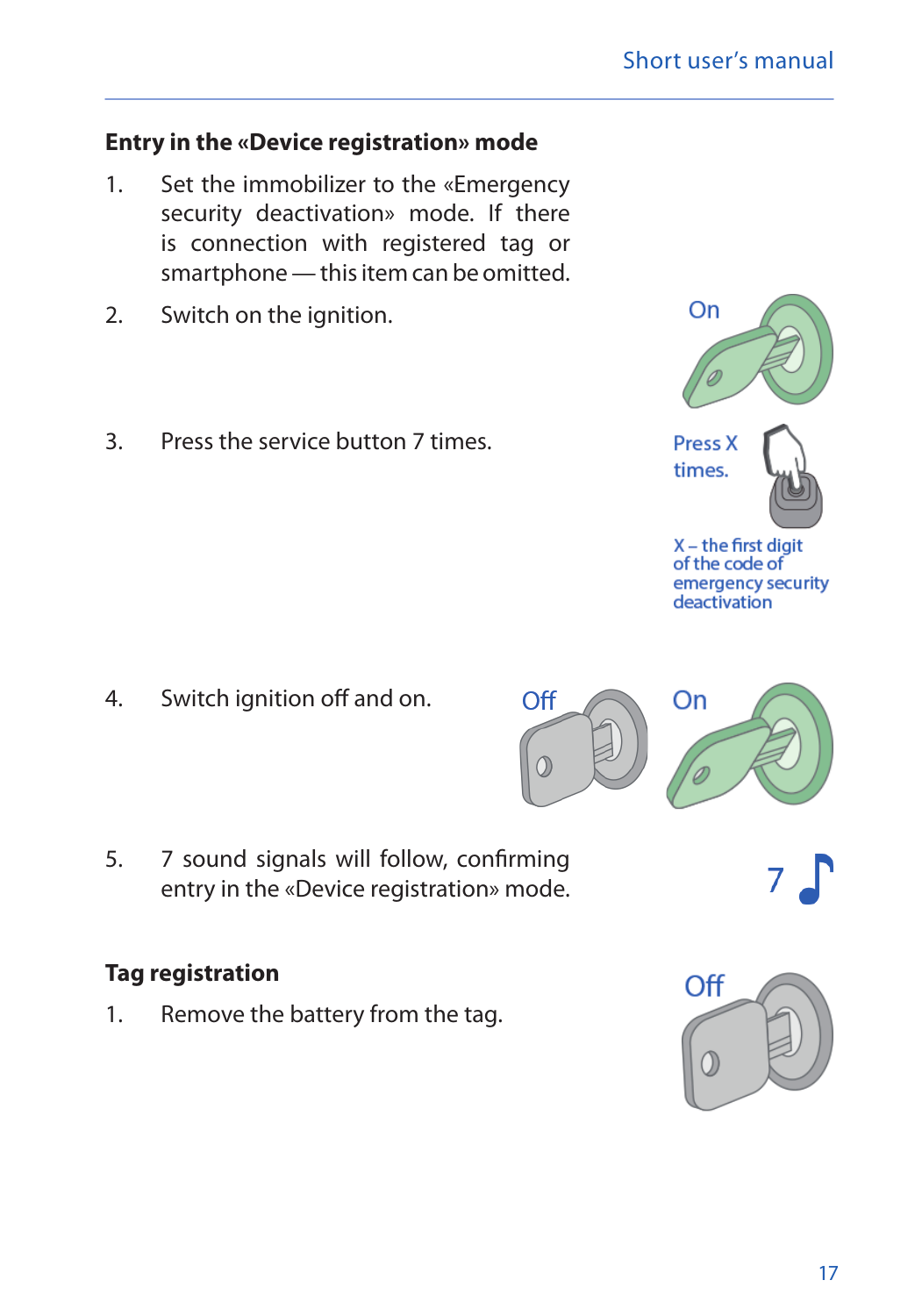#### Starl ine i96can

2. Press and hold the tag button and install the battery. The tag LED will light up red.

- 3. Release the button and check presence of a series of red flashes for 10 seconds.
- 4. Successful registration will be confirmed by a green flash and 2 sound signals. If the tag was not registered, the LED will light up red.
- 5. Repeat items 1...3 for the remaining tags.

#### **Smartphone registration**

Register a smartphone using the StarLine Key mobile application.

#### **Exit from the device registration mode**

Exit from the device registration mode is performed at ignition switch-off.

Exit from the «Device registration» mode will be confirmed by sound signals which number is equal to the total number of registered tags and smartphones.





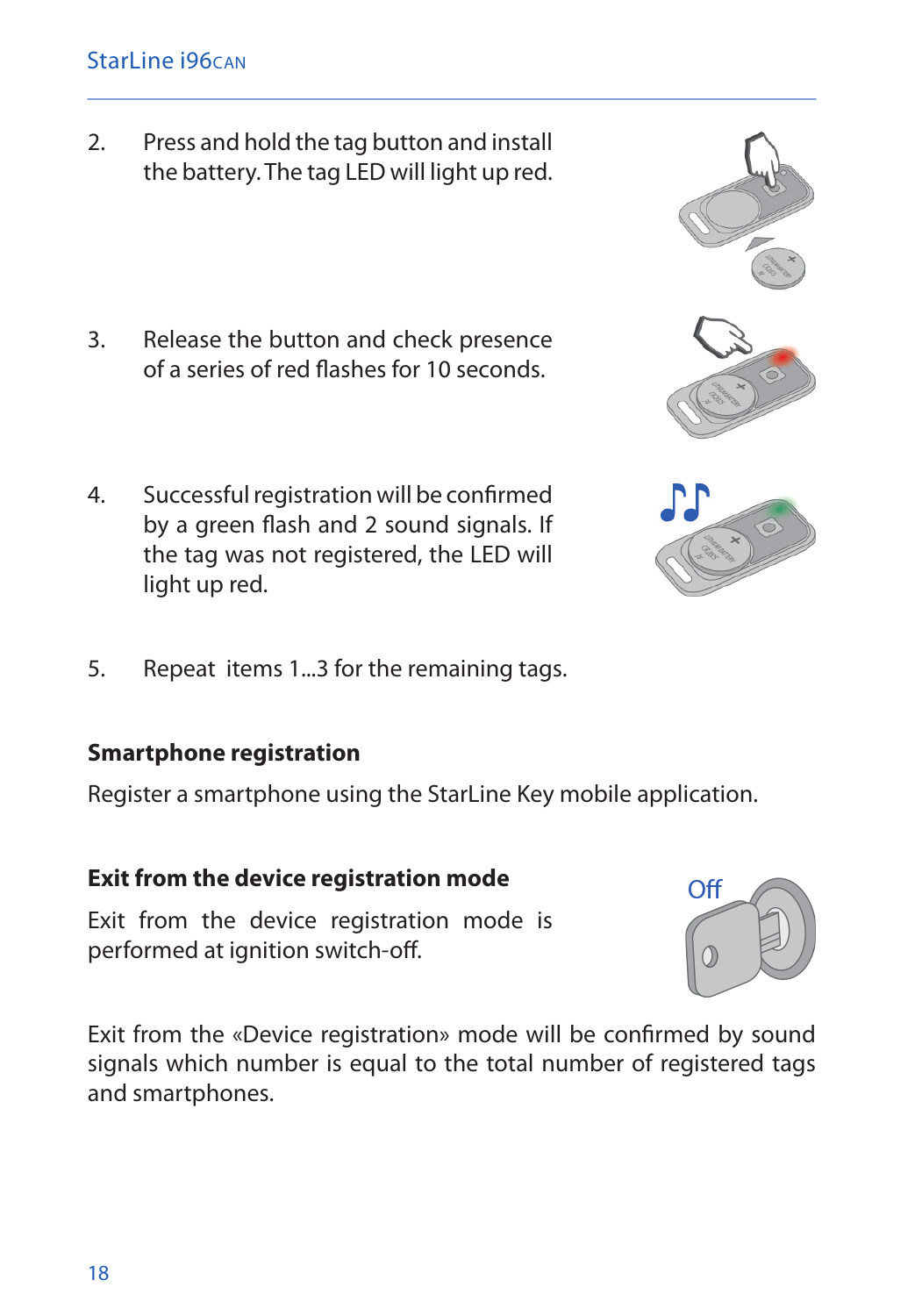### **Change of owner authorization code**

The owner authorization code is used for authorization by means of the standard car buttons.

Do as follows to change the owner authorization code:

- 1. Set the immobilizer to the «Security off» mode.
- 2. Switch on the ignition.
- 3. Press the service button 5 times.
- 4. Switch ignition off and on.
- 5. 5 sound signals will follow, confirming entry in the «Owner authorization code change» mode.
- 6. Enter the owner authorization code using the standard buttons with pressing interval not more than 3 seconds. Hold the button until a confirming sound signal is heard.



The owner authorization code consists of a code sequence, containing from 3 to 10 pressings of the standard buttons. The list of the standard buttons supported by the car can be requested from the setting specialist.

- 7. In 3 seconds after the end of owner code entry, 2 short signals of the sound alarm will follow.
- 8. Enter the owner authorization code again.
- 9. If the code matches, 2 short sound signals will follow. Otherwise, a long sound signal will be heard, repeat items 6...8.
- 10. Switch off ignition to exit the «Owner authorization code change» mode.



Write down the owner authorization code not to forget it.